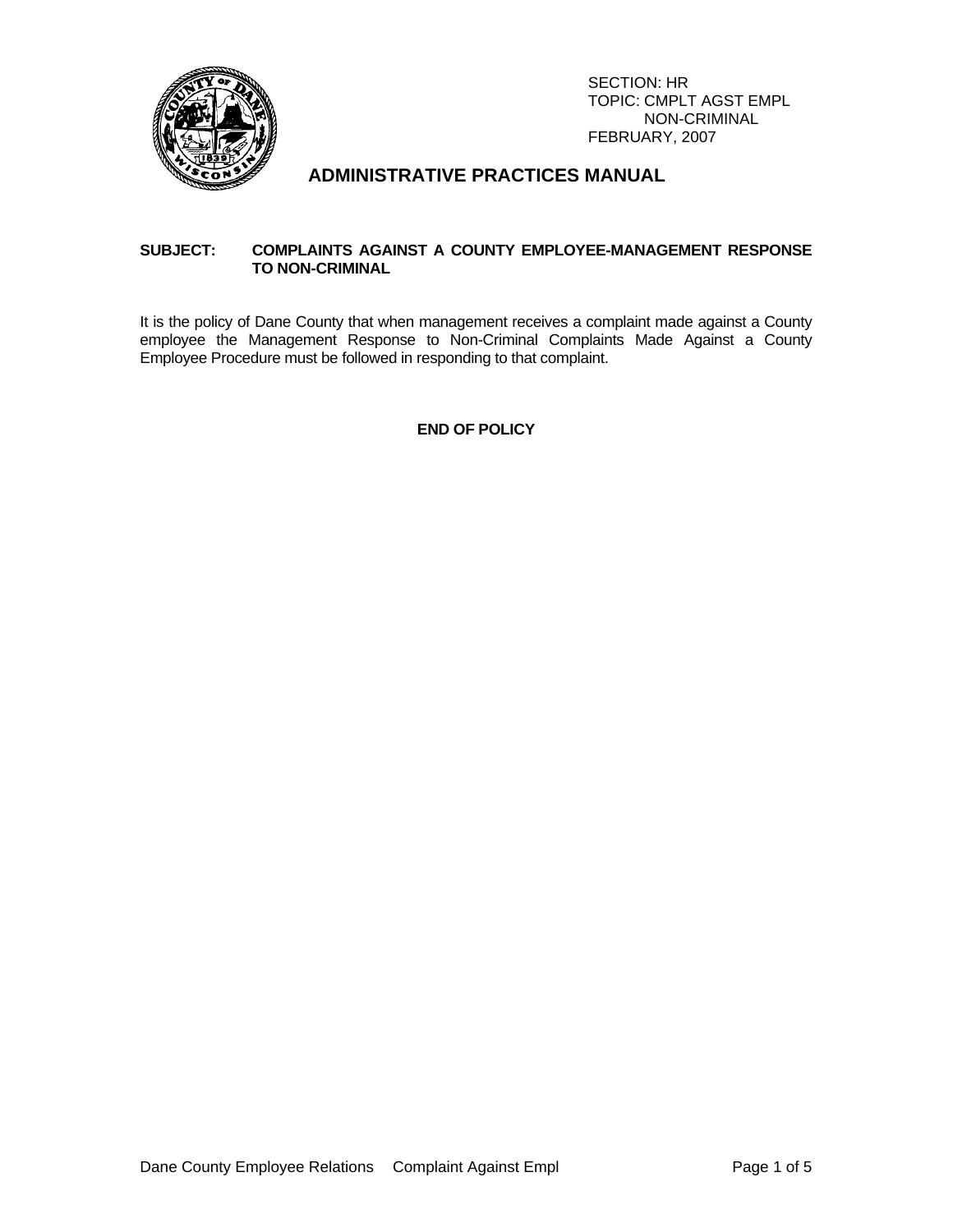

# **ADMINISTRATIVE PRACTICES MANUAL**

## **SUBJECT: COMPLAINTS AGAINST A COUNTY EMPLOYEE-MANAGEMENT RESPONSE TO NON-CRIMINAL**

### RESPONSIBILITY ACTION

- Manager/Supervisor 1. When an individual indicates that he/she is filing a complaint, the manager/supervisor receiving the complaint should immediately request that the complainant submit the complaint to him/her in writing and encourage the complainant to be specific as to actions taken, statements made, dates, times, places and people involved.
	- 2. The manager/supervisor should immediately assess whether any of the allegations, if valid, would involve a violation of federal laws, state statutes, Dane County ordinances, County work rules, the County's Affirmative Action Plan or the Americans with Disabilities Act (ADA) Transition Plan. If a manager/ supervisor has any questions regarding this determination, this individual should consult with his or her supervisor, department head, the Corporation Counsel's Office, the Employee Relations Division, American with Disabilities Act (ADA) Coordinator, or the Director, Office Equal Opportunity as necessary, for assistance in making this determination. If it is determined that the allegations, if valid, would violate the County's Affirmative Action Plan or ADA Transition Plan, then the Director, Office of Equal Opportunity or ADA Coordinator must be notified at this step. If it is determined that any of the allegations, if valid, would violate federal laws, state statutes, Dane County ordinances, County work rules or the County's Affirmative Action Plan or ADA Transition Plan the manager/supervisor shall proceed to the next step. If there is a question as to whether any of the allegations in the complaint, if valid, would violate any criminal laws, the District Attorney's Office should be contacted immediately. Criminal complaints must be handled through that office and are not covered by this procedure.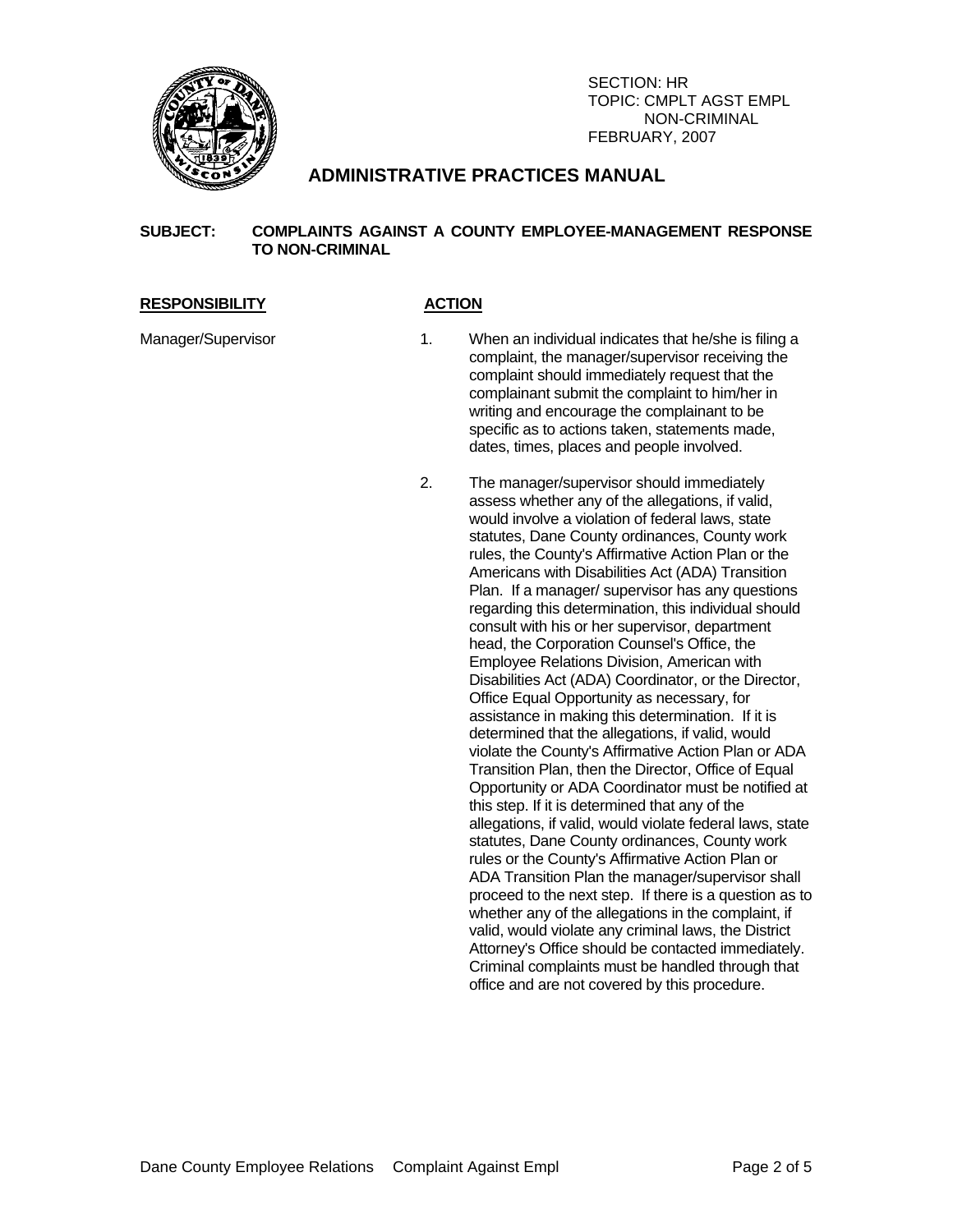

# **ADMINISTRATIVE PRACTICES MANUAL**

### **SUBJECT: COMPLAINTS AGAINST A COUNTY EMPLOYEE-MANAGEMENT RESPONSE TO NON-CRIMINAL**

### RESPONSIBILITY ACTION

- Manager/Supervisor 3. The allegations in the complaint should be presented by the supervisor to the person being complained about, with a request for his/ her immediate response in writing. If informing the person being complained about puts the complainant at risk, the presentation of allegations to the person being complained about should await further investigation.
	- 4. If the person being complained about acknowledges the validity of the allegations, no further investigation is needed. The manager/supervisor should then assess whether disciplinary action should be taken against the person being complained about, referencing the procedure for imposing discipline in the Dane County Administrative Practices Manual.
	- 5. If the person being complained about denies the allegations, the manager/supervisor should assess whether this individual has a credible explanation for the cause of the allegations being made or compelling evidence regarding the lack of validity of the allegations.
	- 6. If the manager/supervisor determines that the person being complained about is innocent of the allegations, the allegations should be dismissed. The complainant and the person against whom the complaint was filed shall be informed in writing of the dismissal.
	- 7. If the manager/supervisor has reasonable doubts about whether the person being complained about is innocent of the allegations being made, the manager/supervisor should conduct an investigation. Before beginning an investigation, review the following procedures for conducting an investigation. The investigation should be conducted based on the specifics of the allegations. The manager should obtain as much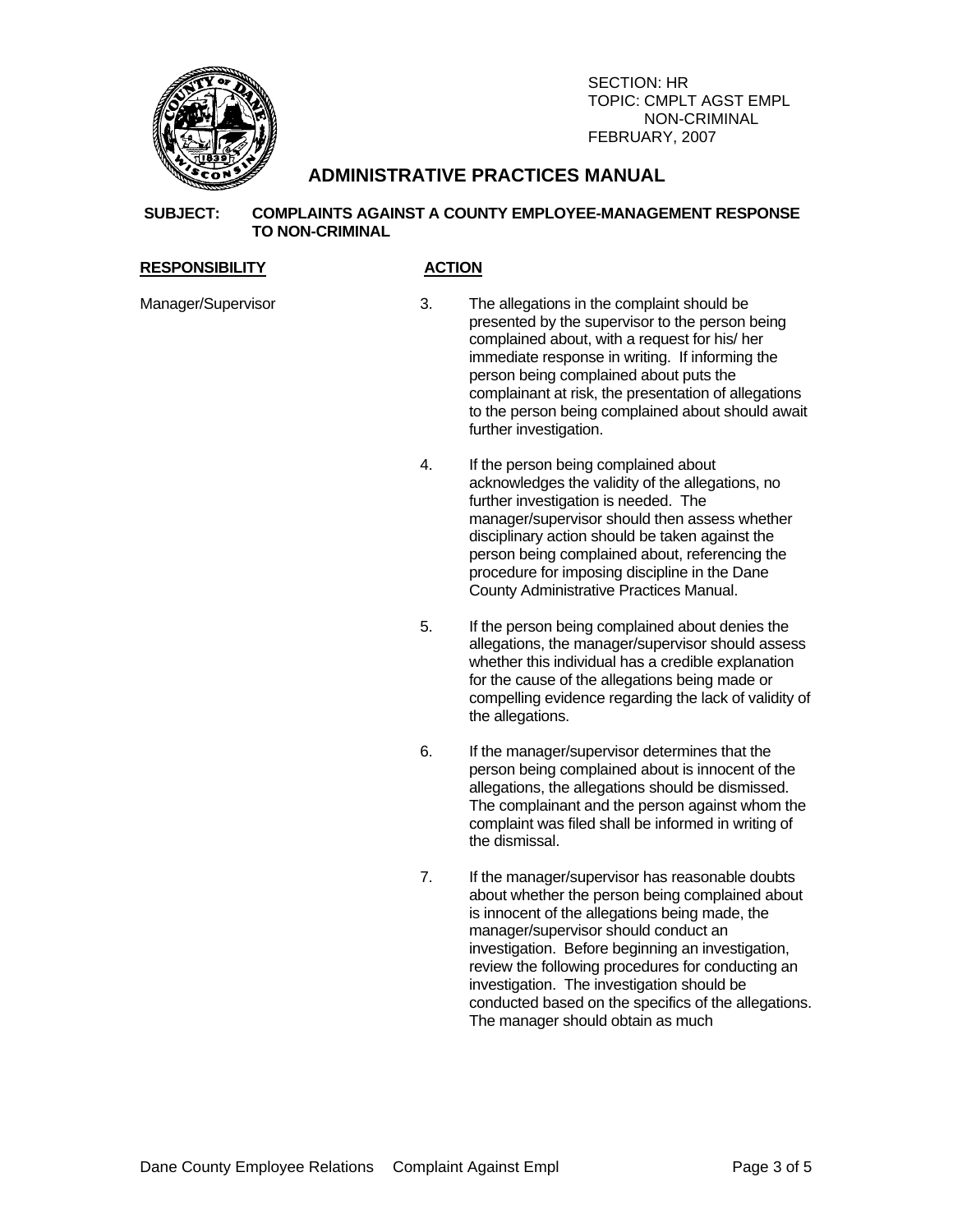

# **ADMINISTRATIVE PRACTICES MANUAL**

## **SUBJECT: COMPLAINTS AGAINST A COUNTY EMPLOYEE-MANAGEMENT RESPONSE TO NON-CRIMINAL**

## RESPONSIBILITY ACTION

- Manager/Supervisor 7. (continued) information as is reasonably possible to assist in assessing the validity of the allegations. It is not the purpose of an investigation to prove someone guilty. The purpose of an investigation is to collect factual information. Depending on the allegations, this could include interviewing other people involved and reviewing any relevant written documents. If other people are interviewed, this should be done immediately, tailoring each interview to the alleged involvement of that individual in the allegations in the complaint.
	- 8. If during the course of an investigation, additional allegations surface regarding the person being complained about, the same process outlined herein should be used regarding those allegations.
	- 9. After obtaining as much information as is reasonably possible regarding the validity of the allegations, the manager/supervisor should do written findings regarding the validity of the allegations.
	- 10. Based on the written findings, the manager/ supervisor should determine whether discipline should be imposed, referencing the procedure for imposing discipline in the Dane County Administrative Practices Manual. When a disciplinary decision has been made and if discipline appears to be the appropriate action, it must be done in a manner that conforms to the appropriate collective bargaining agreement and/or County Ordinance. The manager or supervisor should seek the assistance of the Employee Relations Division to ensure that any discipline to be imposed conforms to the appropriate collective bargaining agreement and/or County Ordinance.